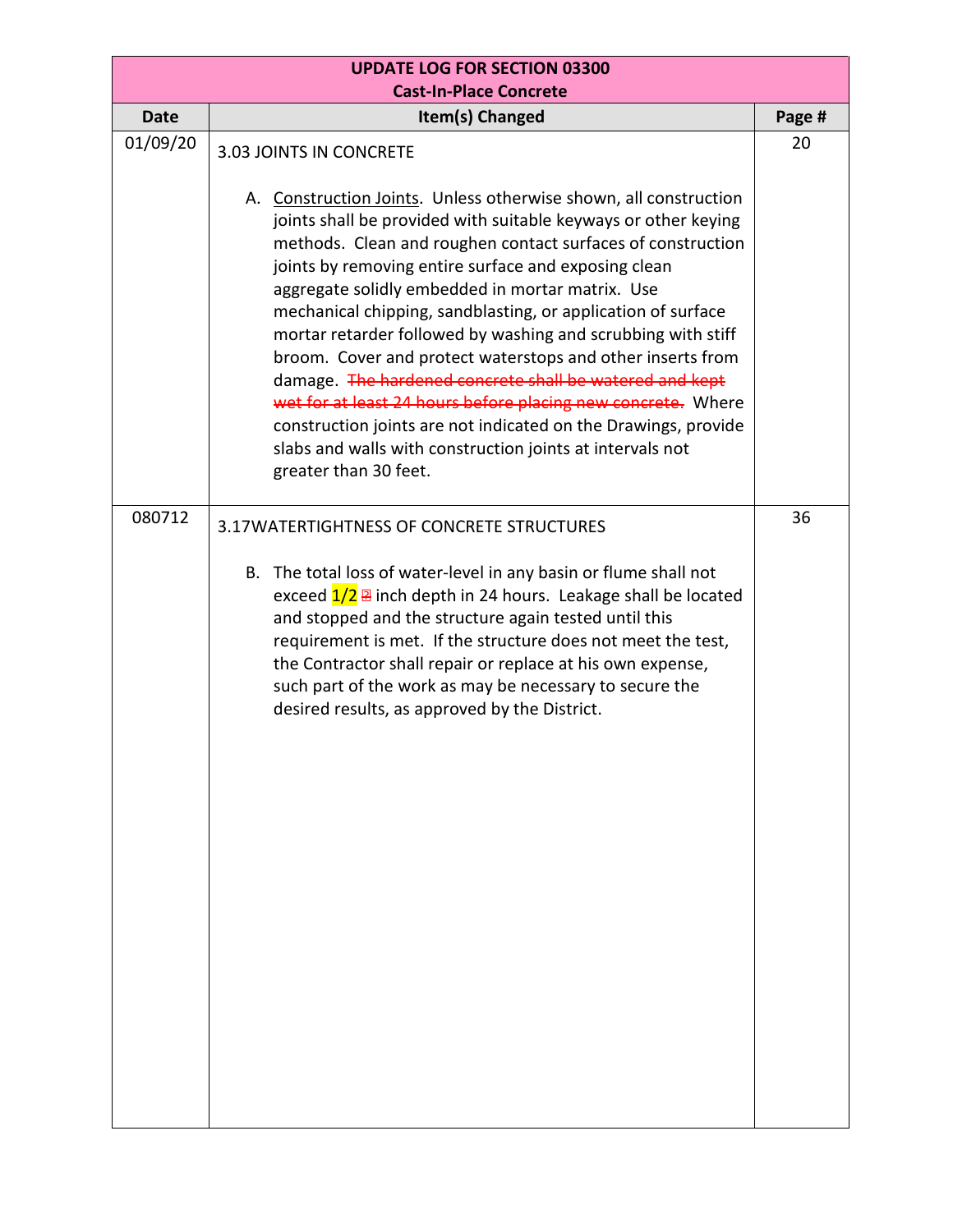| 4/22/10  | 3.03 JOINTS IN CONCRETE                                                                                                                                                                                                                                                                                                                                                                                                                                                                                                                                                                                                                                                                                                                                                                                                                                                                                                                                                                                                  | 20 |
|----------|--------------------------------------------------------------------------------------------------------------------------------------------------------------------------------------------------------------------------------------------------------------------------------------------------------------------------------------------------------------------------------------------------------------------------------------------------------------------------------------------------------------------------------------------------------------------------------------------------------------------------------------------------------------------------------------------------------------------------------------------------------------------------------------------------------------------------------------------------------------------------------------------------------------------------------------------------------------------------------------------------------------------------|----|
|          | Construction Joints. Unless otherwise shown, all construction<br>Α.<br>joints shall be provided with suitable keyways of or other keying<br>methods. Clean and roughen contact surfaces of construction<br>joints by removing entire surface and exposing clean aggregate<br>solidly embedded in mortar matrix. Use mechanical chipping,<br>sandblasting, or application of surface mortar retarder followed<br>by washing and scrubbing with stiff broom. Cover and protect<br>waterstops and other inserts from damage. The hardened<br>concrete shall be watered and kept wet for at least 24 hours<br>before placing new concrete. Provide sealant for construction<br>joints where shown on the shop drawings and/or which will be<br>immersed or intermittently immersed in water or sewage.<br>Sealant shall be per Section 03300, Part 2, 2.01, H. Where<br>construction joints are not indicated on the Drawings, provide<br>slabs and walls with construction joints at intervals not greater<br>than 30 feet. |    |
| 09/10/08 | 2.01 MATERIALS<br>-Floor Hardener. Use hardened, non-metallic aggregate dust-on<br>type floor hardener consisting of a single manufacturer's system<br>equal to L. M. Scofield Company's natural gray "Lithochrome<br>Hardener" applied uniformly at rate of 100 lbs. per 100 sq. ft. of<br>floor space, or Master Builders' natural gray "Premixed Mastercron"<br>applied at rate of one pound per sq. ft. of floor space. For use with<br>air entrained concrete, use Burke Company Non metallic Floor<br>Hardener Group Order #326 applied at a rate of 75 lbs. per 100<br>square feet. Burke Sparten Cote Cure Seal Hardener shall be used                                                                                                                                                                                                                                                                                                                                                                           | 12 |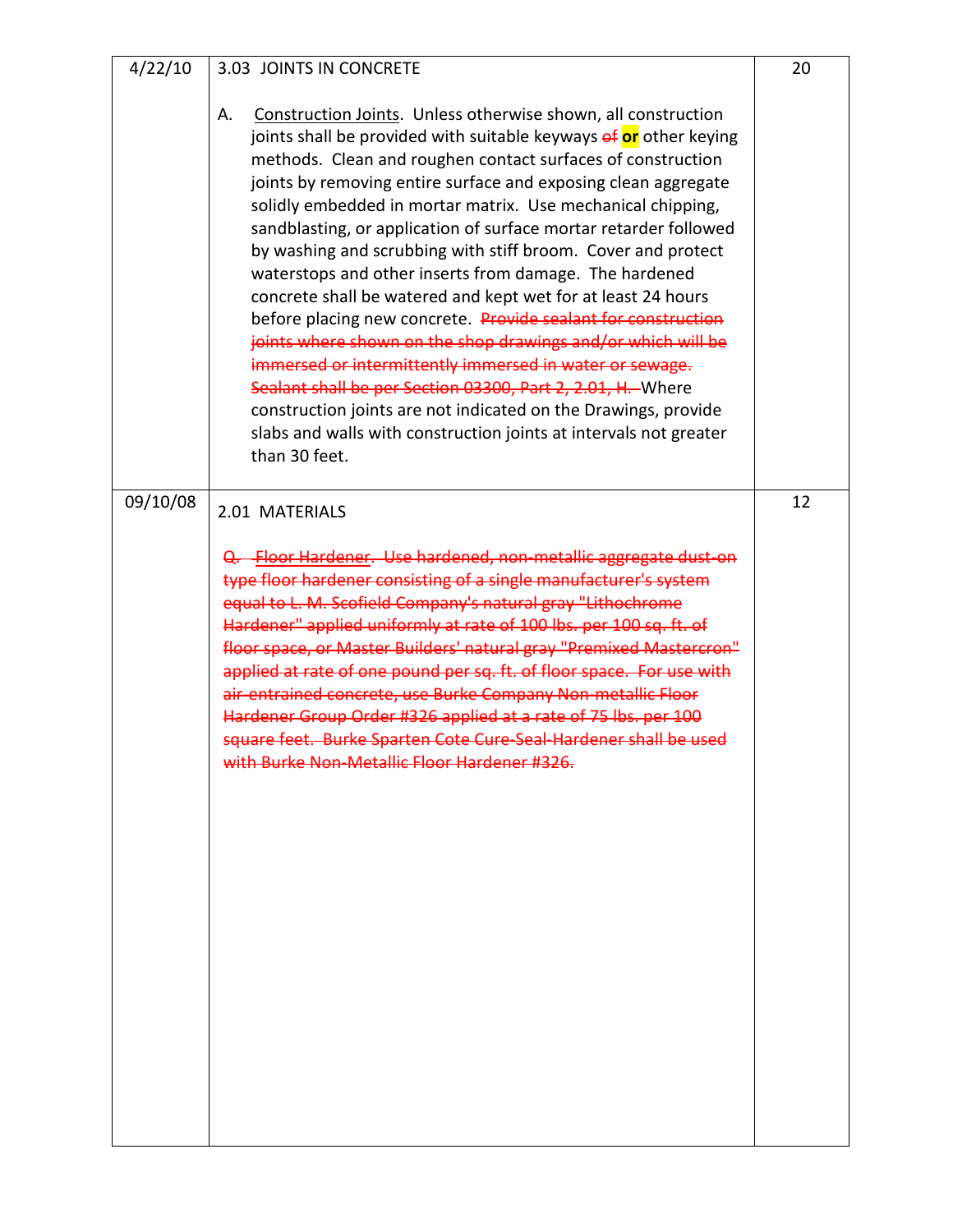| 09/10/08 | 3.02 WATERSTOPS<br>Heat fuse joints and connections in strict compliance with<br>manufacturer's instructions including heating tools and devices.<br>Waterstops shall be continuous in joints, following offsets and angles<br>in joints until spliced to waterstops at intersecting joints, completely<br>sealing the structure. Waterstops shall be aligned and centered in<br>joints. Secure flanges of waterstops to reinforcing bars with 18 gage<br>wire ties spaced maximum 18 inch center. All waterstops, splices,<br>joints, intersections, and welds shall be tested with an approved<br>holiday spark tester before concrete is placed. Locate waterstops<br>where shown on drawings and in all water-bearing walls and slabs<br>where common to: earth-bearing or earth-support; occupied areas;<br>or above-grade exposed surfaces. The contract drawings do not<br>indicate every location that is to have waterstop. Waterstop shall<br>be located in all water bearing structure walls and slabs. | 19 |
|----------|--------------------------------------------------------------------------------------------------------------------------------------------------------------------------------------------------------------------------------------------------------------------------------------------------------------------------------------------------------------------------------------------------------------------------------------------------------------------------------------------------------------------------------------------------------------------------------------------------------------------------------------------------------------------------------------------------------------------------------------------------------------------------------------------------------------------------------------------------------------------------------------------------------------------------------------------------------------------------------------------------------------------|----|
| 09/10/08 | 3.04 CONVEYING AND PLACING CONCRETE                                                                                                                                                                                                                                                                                                                                                                                                                                                                                                                                                                                                                                                                                                                                                                                                                                                                                                                                                                                | 24 |
|          | Walls. Pour walls of water-containing structures, including tank<br>exterior walls, as one continuous operation from footing to top of<br>wall between indicated construction joints at the specified pour<br>rate.<br>Each section of wall shall be in place at least seven (7) days<br>the adjoining wall section is cast. Shear walls and columns within<br>tanks and other walls may have horizontal construction joints at<br>approved locations.                                                                                                                                                                                                                                                                                                                                                                                                                                                                                                                                                             |    |
|          | Slabs. Pour slabs as one continuous operation bety<br>indicated or approved construction joints. Cure in place slabs not<br>less than seven (7) days prior to pouring alternate slabs. Then<br>continue to cure until required curing time is attained.                                                                                                                                                                                                                                                                                                                                                                                                                                                                                                                                                                                                                                                                                                                                                            |    |
|          | <b>Walls and Slabs. In order to minimize the effects of shrinkage,</b><br>a)<br>concrete shall be placed in units bounded by construction<br>joints. The placing of units shall be done by placing alternate<br>units in a manner such that each unit placed shall have cured at<br>least 7 days for hydraulic structures and 3 days for all other<br>structures before the contiguous unit or units are placed. The<br>exception is corner sections of vertical walls, which shall not be<br>placed until the adjacent wall panels have cured at least 14<br>days for hydraulic structures and 4 days for all other structures.                                                                                                                                                                                                                                                                                                                                                                                   |    |